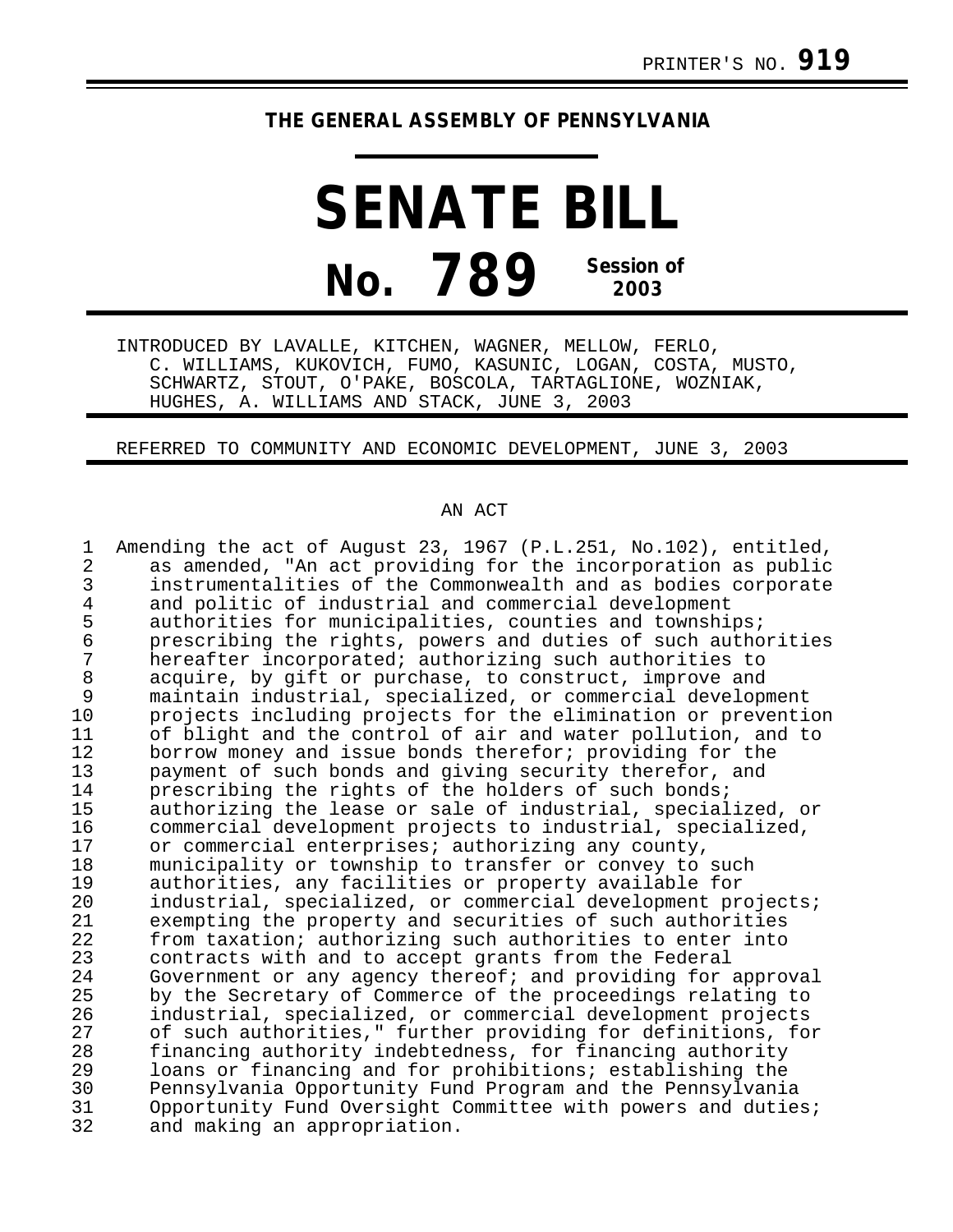1 The General Assembly of the Commonwealth of Pennsylvania 2 hereby enacts as follows: 3 Section 1. The definitions of "department" and "secretary" 4 in section 3 of the act of August 23, 1967 (P.L.251, No.102), 5 known as the Economic Development Financing Law, are amended and 6 the section is amended by adding definitions to read: 7 Section 3. Definitions.--As used in this act: 8 \* \* \* 9 "Department" means the Department of [Commerce] Community and 10 Economic Development of the Commonwealth. 11 \* \* \* 12 · <u>"Oversight committee" means the Pennsylvania Opportunity Fund</u> 13 Oversight Committee established in section 15.4.  $14$  \* \* \* 15 "Program" means the Pennsylvania Opportunity Fund Program 16 established in section 15.3. 17 \* \* \* 18 "Secretary" means the Secretary of [Commerce] Community and 19 Economic Development of the Commonwealth. 20 \* \* \* 21 Section 2. Sections 6.3(a), 6.4 and 15.2(a) of the act, 22 amended or added December 17, 1993 (P.L.490, No.74), are amended 23 to read: 24 Section 6.3. Financing Authority Indebtedness.--(a) The 25 financing authority shall have the power and is hereby 26 authorized to issue its limited obligation revenue bonds and 27 other types of financing as in the judgment of the financing 28 authority shall be necessary to provide sufficient funds for any 29 related or unrelated projects: (i) provided that the issuance by 30 the financing authority of taxable or tax-exempt bonds on behalf 20030S0789B0919 - 2 -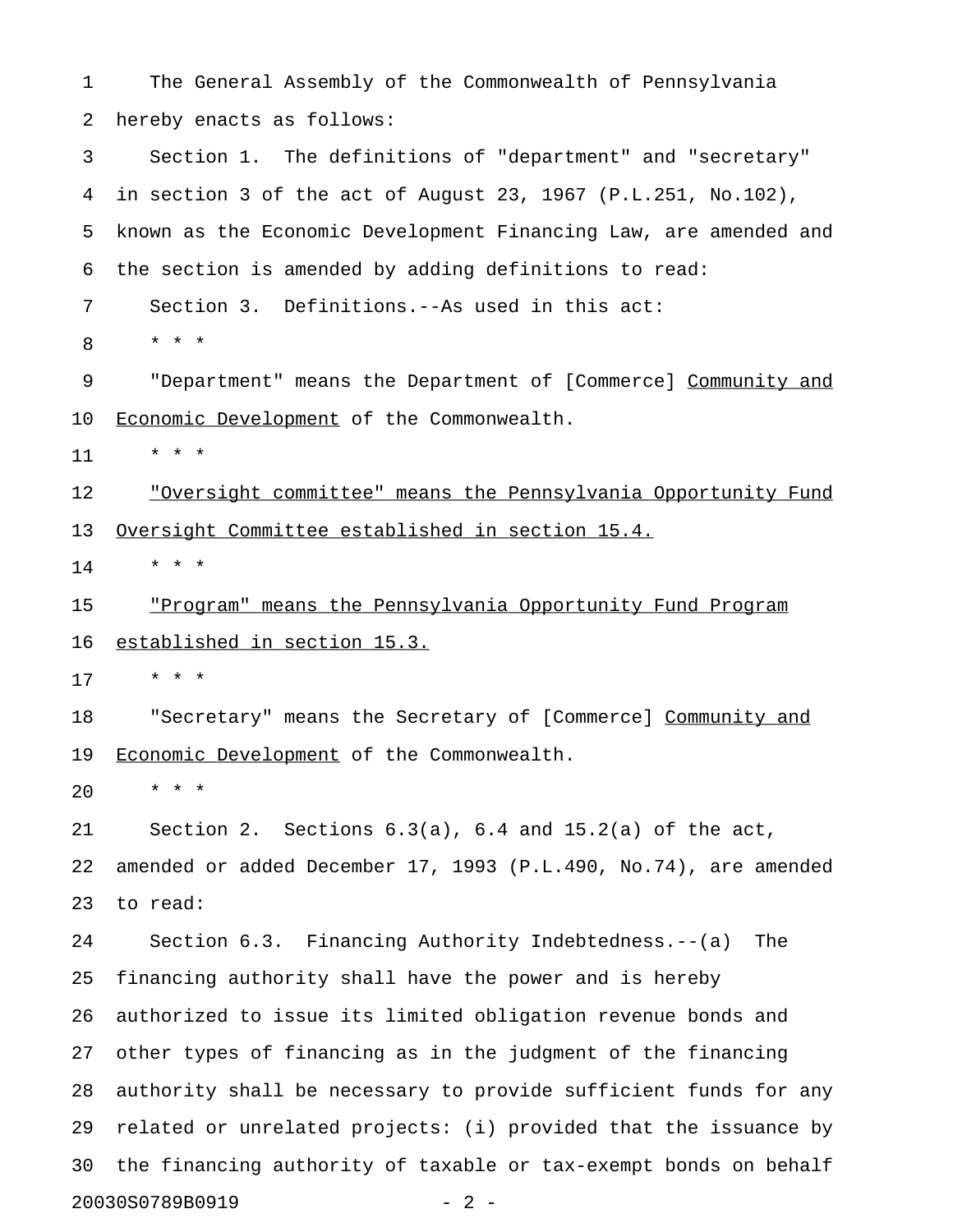1 of projects comprising industrial facilities, commercial 2 facilities, pollution control facilities, energy conversion 3 facilities, energy producing facilities and disaster relief 4 project facilities other than projects to be funded by the 5 oversight committee shall have been authorized by an industrial 6 and commercial development authority or a group of industrial 7 and commercial development authorities or by an industrial 8 development agency or a group of industrial and development 9 agencies; (ii) further provided that the financing authority may 10 issue taxable or tax-exempt bonds on behalf of interagency 11 projects other than projects to be funded by the oversight 12 committee only if the applicant has first applied to the 13 Pennsylvania Infrastructure Investment Authority for financing 14 under the provisions of the act of March 1, 1988 (P.L.82, 15 No.16), known as the "Pennsylvania Infrastructure Investment 16 Authority Act," and the Pennsylvania Infrastructure Investment 17 Authority in writing refers the applicant to the financing 18 authority to finance all or part of the interagency project in 19 accordance with this act; and (iii) further provided that the 20 issuance by the financing authority of taxable or tax-exempt 21 bonds for a public facility other than interagency projects and 22 projects for roads and transportation facilities and 23 transportation systems of every kind and projects to be funded 24 by the oversight committee shall have been authorized by a 25 municipality, municipal authority or Commonwealth agency and 26 only if both the applicant and the financing authority have 27 determined that the cost of obtaining the financing for the 28 public facility will be reduced through the issuance of bonds 29 through the financing authority. For purposes of the 30 determination required in this subsection, any financing for a 20030S0789B0919 - 3 -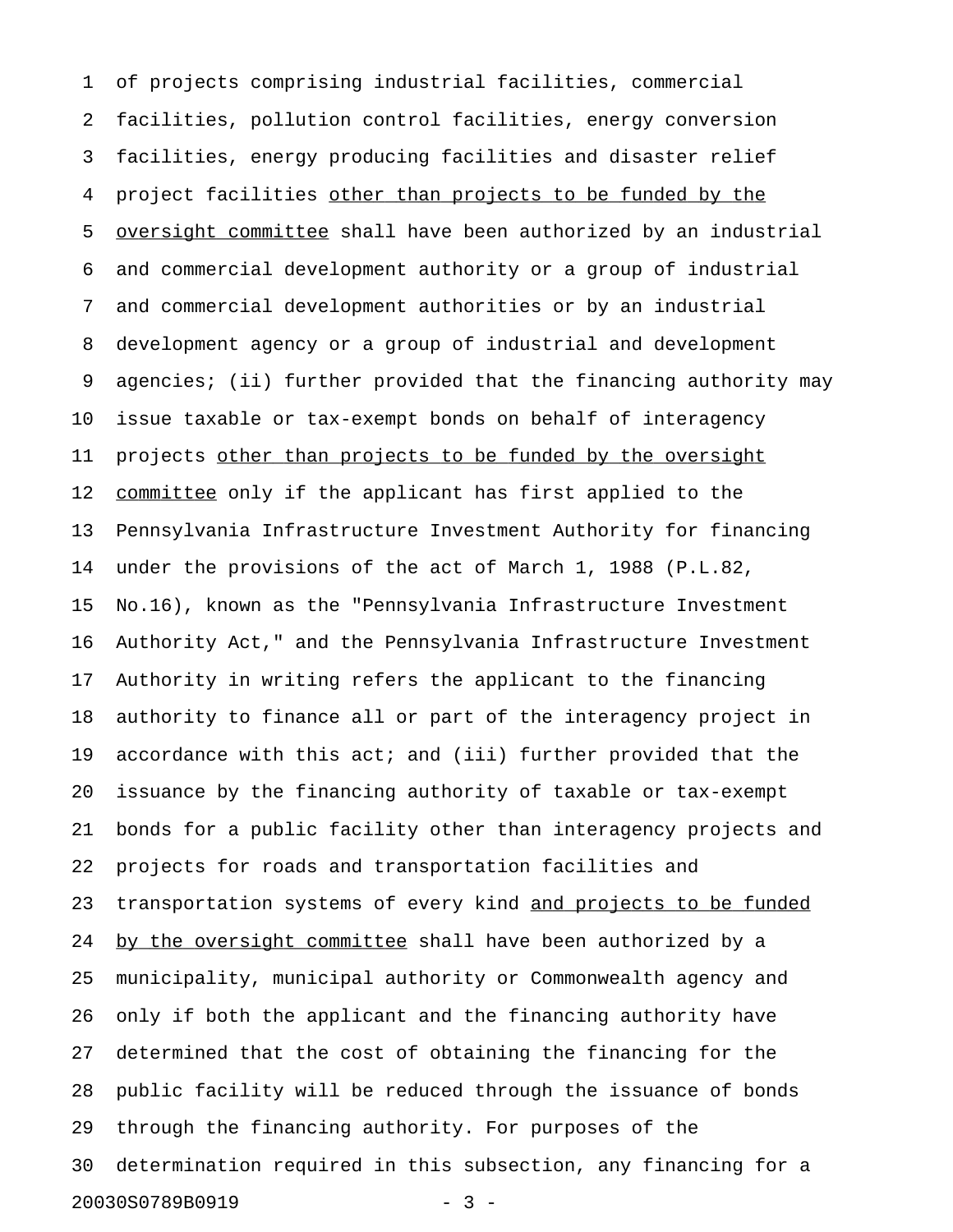1 public facility that the financing authority reasonably believes 2 could have received a rating of "A" or better from either 3 Moody's Investors Service or Standard & Poor's Corporation shall 4 be presumed not to be eligible for financing by the financing 5 authority. The financing authority is authorized and empowered 6 to use the proceeds of any bonds issued for the making of loans, 7 purchasing loans, mortgages, security interests or loan 8 participations and paying all incidental expenses in connection 9 therewith, paying expenses of authorizing and issuing the bonds, 10 paying interest on the bonds until revenues thereof are 11 available in sufficient amounts and funding the reserves as the 12 financing authority deems necessary and desirable.

13 \* \* \*

14 Section 6.4. Financing Authority [Loans] Financing.--(a) 15 The financing authority shall ascertain to its satisfaction 16 that:

17 (1) Firm commitments satisfactory to the financing authority 18 have been obtained from responsible financial sources, which may 19 include a Federal agency, project applicant or the project user, 20 for the portion of project costs in excess of any loan or other 21 financing requested from the financing authority.

22 (2) [A] Except for projects to be funded by the oversight 23 committee, a firm commitment satisfactory to the financing 24 authority from the project applicant or project user has been 25 obtained to lease or use the project after acquisition is 26 completed.

27 (3) The project user may reasonably be expected to comply 28 with the terms of such lease or use.

29 (4) The project complies with all rules and regulations of 30 the financing authority, if any.

20030S0789B0919 - 4 -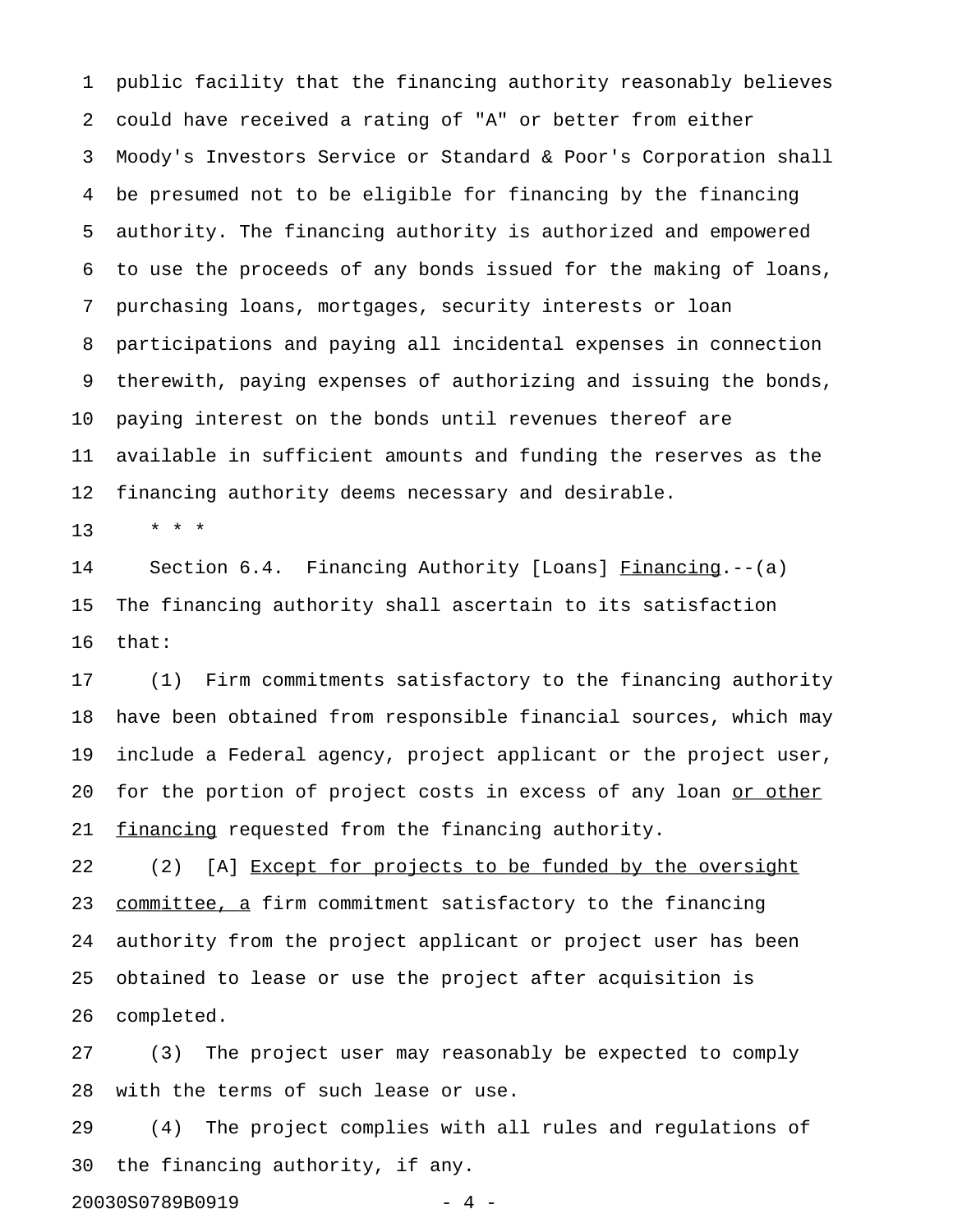1 (b) In addition to other provisions of this section limiting 2 the power of the financing authority to make loans or provide 3 other financing in respect to a particular project, no funds of 4 the financing authority shall be used in respect of any project 5 if the financing authority would be required to operate, service 6 or maintain the project pursuant to any lease or other agreement 7 except upon foreclosure or except upon the occurrence of a 8 default in the payment or terms of any loan made. Nothing shall 9 prevent the financing authority from transferring such property 10 to the project applicant, project user or either of their 11 designees at the end of the term of such financing. 12 Section 15.2. Prohibition.--(a) Except as provided herein, 13 no Commonwealth agency under the control of the executive branch 14 shall be a project applicant under this act, except that the 15 department may be a project applicant for projects funded by the 16 oversight committee. [Operating expenses of any Commonwealth 17 agency under the control of the executive branch are not an 18 eligible project cost.]

19 \* \* \*

20 Section 3. The act is amended by adding sections to read: 21 Section 15.3. Pennsylvania Opportunity Fund Program.--There 22 is hereby established within the financing authority a program 23 to be known as the Pennsylvania Opportunity Fund Program, to be 24 administered in accordance with this act.

25 Section 15.4. Pennsylvania Opportunity Fund Oversight

26 Committee.--(a) There is hereby established a committee of the

27 financing board consisting of not more than 13 members which

28 shall have the delegated powers of the financing authority to

29 operate the program. The committee shall consist of the

30 following: \_\_\_\_\_\_\_\_\_\_

20030S0789B0919 - 5 -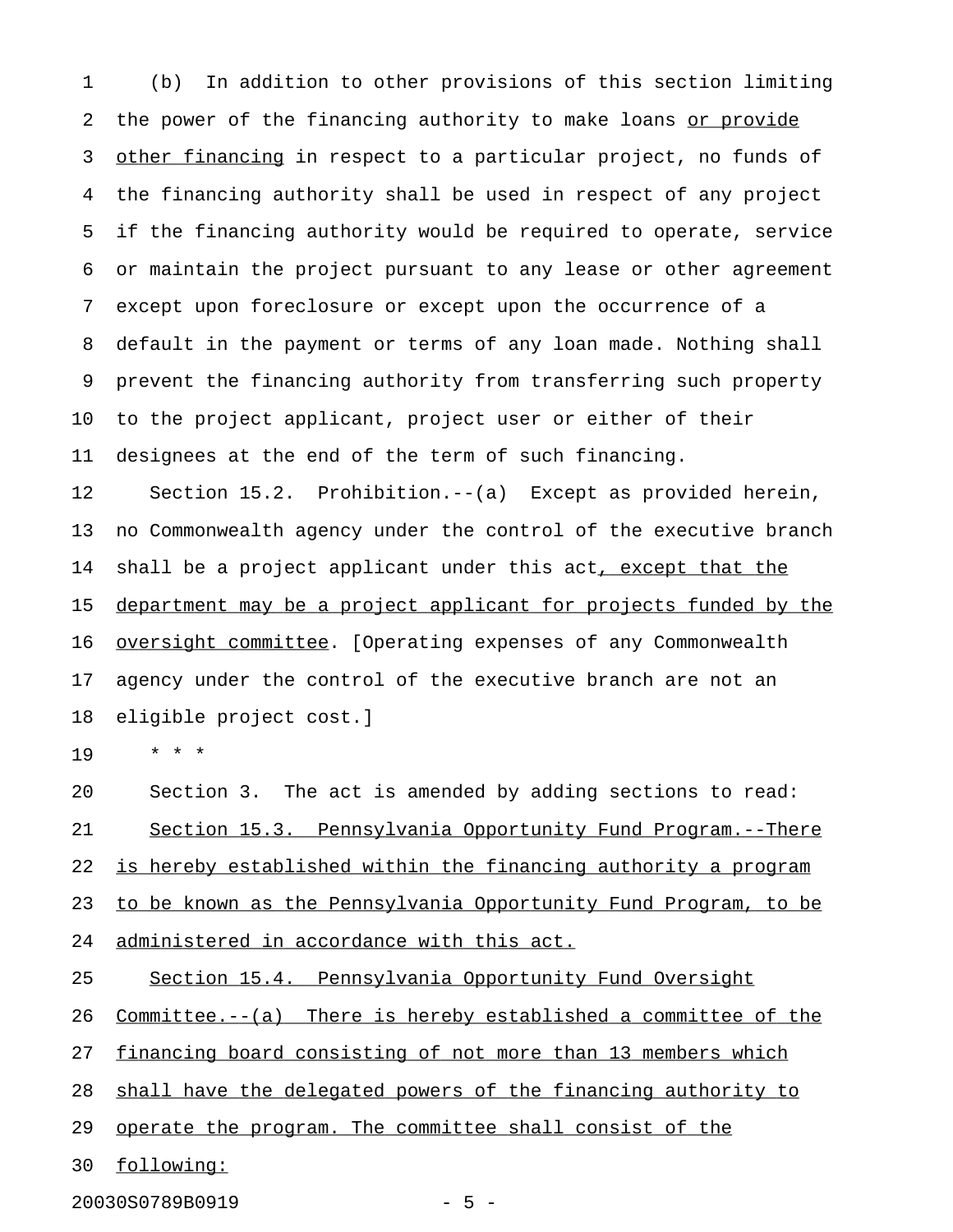| 1  | The Governor or his designee.<br>(1)                              |  |  |
|----|-------------------------------------------------------------------|--|--|
| 2  | (2)<br>The State Treasurer or his designee.                       |  |  |
| 3  | The Secretary of the Budget or his designee.<br>(3)               |  |  |
| 4  | (4)<br>The secretary or his designee.                             |  |  |
| 5  | (5)<br>The Secretary of Banking or his designee.                  |  |  |
| 6  | (6)<br>Four members of the General Assembly appointed as          |  |  |
| 7  | follows:                                                          |  |  |
| 8  | One member appointed by the President pro tempore of the<br>(i)   |  |  |
| 9  | Senate.                                                           |  |  |
| 10 | One member appointed by the Minority Leader of the<br>$(i$ ii)    |  |  |
| 11 | Senate.                                                           |  |  |
| 12 | (iii) One member appointed by the Speaker of the House of         |  |  |
| 13 | Representatives.                                                  |  |  |
| 14 | (iv) One member appointed by the Minority Leader of the           |  |  |
| 15 | House of Representatives.                                         |  |  |
| 16 | Four members appointed by the Governor.<br>(7)                    |  |  |
| 17 | The members appointed by the General Assembly shall<br>(b)<br>(1) |  |  |
| 18 | serve at the pleasure of the appointing authority.                |  |  |
| 19 | (2) Gubernatorial appointments shall serve for a term of          |  |  |
| 20 | four years from appointment and until a successor is appointed,   |  |  |
| 21 | except that two of the qubernatorial members shall be appointed   |  |  |
| 22 | to terms of only two years and their successors shall be          |  |  |
| 23 | appointed to terms of four years.                                 |  |  |
| 24 | Members of the oversight committee shall serve without<br>(C)     |  |  |
| 25 | compensation but shall be reimbursed for actual and reasonable    |  |  |
| 26 | expenses incurred in the performance of their official duties.    |  |  |
| 27 | The Governor shall serve as chairperson of the oversight<br>(d)   |  |  |
| 28 | committee or the Governor may designate another member to serve   |  |  |
| 29 | as chairperson, and the members of the oversight committee shall  |  |  |
| 30 | select one member to serve as secretary.                          |  |  |
|    | 20030S0789B0919<br>$-6-$                                          |  |  |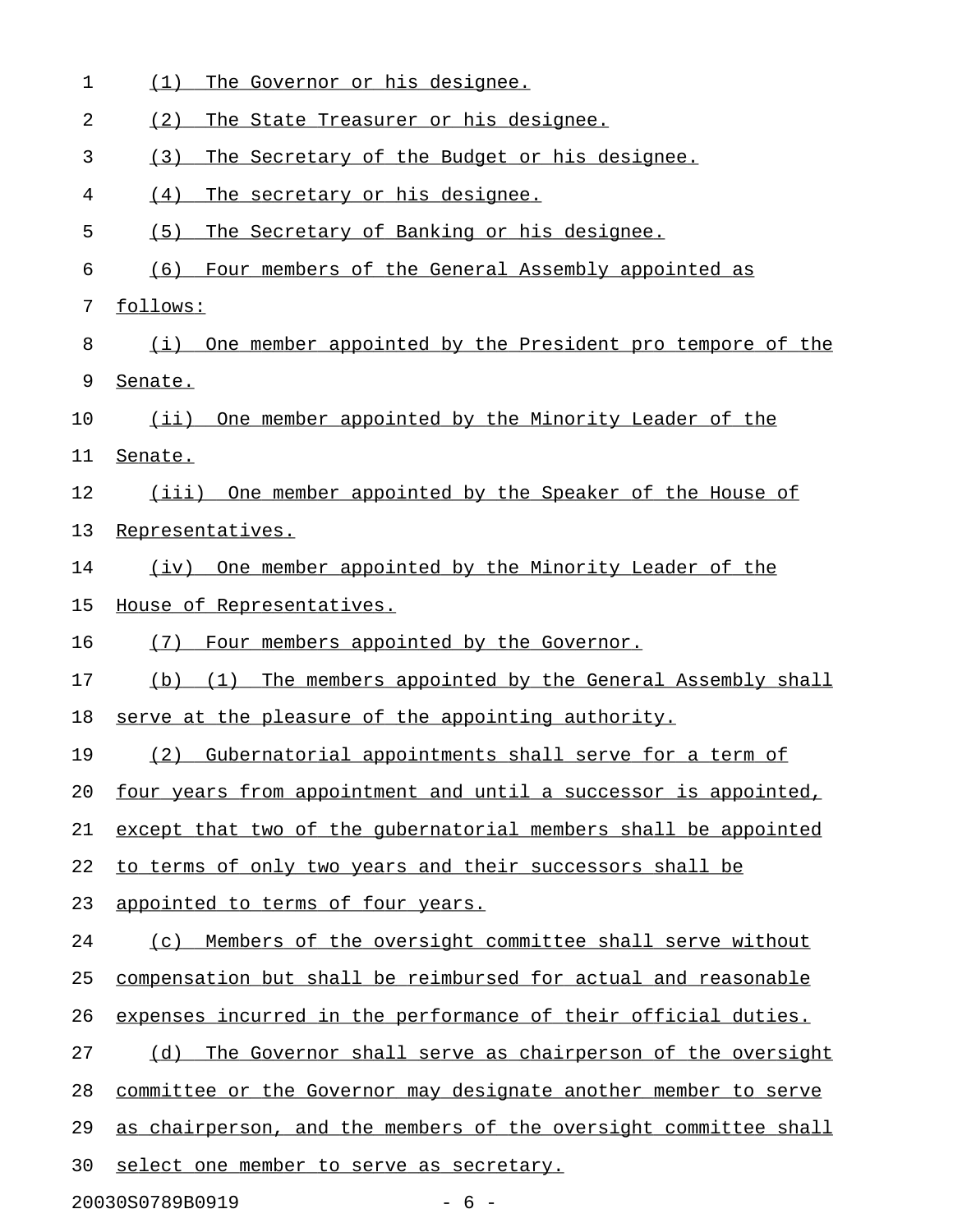1 (e) A designee may lawfully vote and otherwise act on behalf 2 of the member of the oversight committee. The designation shall 3 be in writing, delivered to the oversight committee and continue 4 in effect until revoked or amended in writing. Members of the 5 oversight committee who are legislators may appoint designees to 6 represent them at meetings of the oversight committee. 7 (f) A majority of the members of the oversight committee 8 then serving shall constitute a quorum of the oversight 9 committee for the purposes of conducting business. Only members 10 or their designees who are physically present at a meeting or 11 able to participate fully in the deliberations by appropriate 12 telecommunications means shall count toward a quorum of the 13 oversight committee. 14 Section 15.5. Additional Powers and Duties of the Oversight 15 Committee. $--(a)$  In addition to the delegated powers of the 16 financing authority, the oversight committee shall have the 17 following additional powers and duties: 18 (1) To authorize and direct the issuance of bonds by the 19 financing authority, which, upon authorization by the oversight 20 committee, shall be deemed for all purposes to have been issued 21 by resolution of the financing authority. 22 (2) To control and manage, invest and reinvest money 23 received from such bond financing, from repayments and 24 redeposits or from any other source derived and dedicated for 25 use in the program and for all expenses associated with the 26 program. Such funds may be deposited by the oversight committee 27 in banks or trust companies in special accounts for use by the 28 oversight committee as set forth above, including the use of 29 interest earned on such accounts. Moneys in such accounts shall 30 be paid out on order of the oversight committee.

20030S0789B0919 - 7 -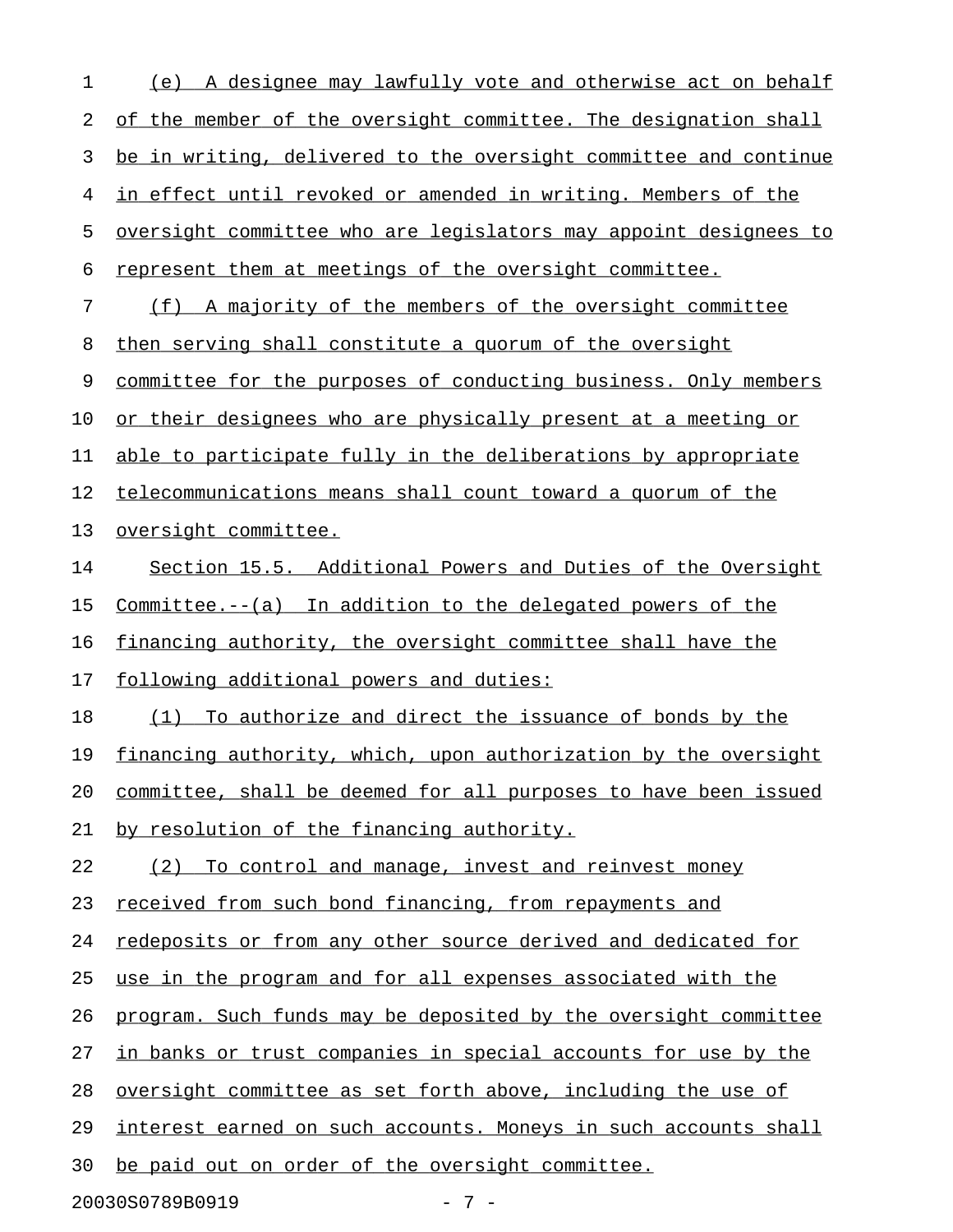| 1  | To hold, purchase, sell, lend, assign, transfer or<br>(3)        |
|----|------------------------------------------------------------------|
| 2  | dispose of any category of securities and investments, in which  |
| 3  | money dedicated for use in the program has been invested and the |
| 4  | proceeds of such investments.                                    |
| 5  | (4) To make loans and other capital available to private         |
| 6  | developers, redevelopers or other real estate development        |
| 7  | entities engaged in real estate projects to redevelop and/or     |
| 8  | revitalize real estate assets located within this Commonwealth   |
| 9  | and to provide for the repayment of such loans and investments.  |
| 10 | Funds deposited by the oversight committee in special<br>(b)     |
| 11 | accounts in banks or trust companies may be prudently invested   |
| 12 | in:                                                              |
| 13 | (1)<br>Obligations of the United States government, its          |
| 14 | agencies and instrumentalities, which have a liquid market with  |
| 15 | a readily determinable market value.                             |
| 16 | Certificates of deposit and other evidences of deposit<br>(2)    |
| 17 | at financial institutions, bankers' acceptances and commercial   |
| 18 | paper rated in the highest tier, for example, A1, P1, F1 or D1   |
| 19 | or higher, by a nationally recognized rating agency.             |
| 20 | Obligations of State and local governments, and of<br>(3)        |
| 21 | public authorities, which obligations are rated in one of the    |
| 22 | top three rating categories by a nationally recognized rating    |
| 23 | agency.                                                          |
| 24 | (4) Repurchase agreements whose underlying purchased             |
| 25 | securities consist of the foregoing.                             |
| 26 | (5) Money market funds regulated by the Securities and           |
| 27 | Exchange Commission having aggregate assets of at least fifty    |
| 28 | million dollars (\$50,000,000) on the date of investment and     |
| 29 | whose portfolio may consist only of dollar-denominated           |
| 30 | securities.                                                      |
|    |                                                                  |

20030S0789B0919 - 8 -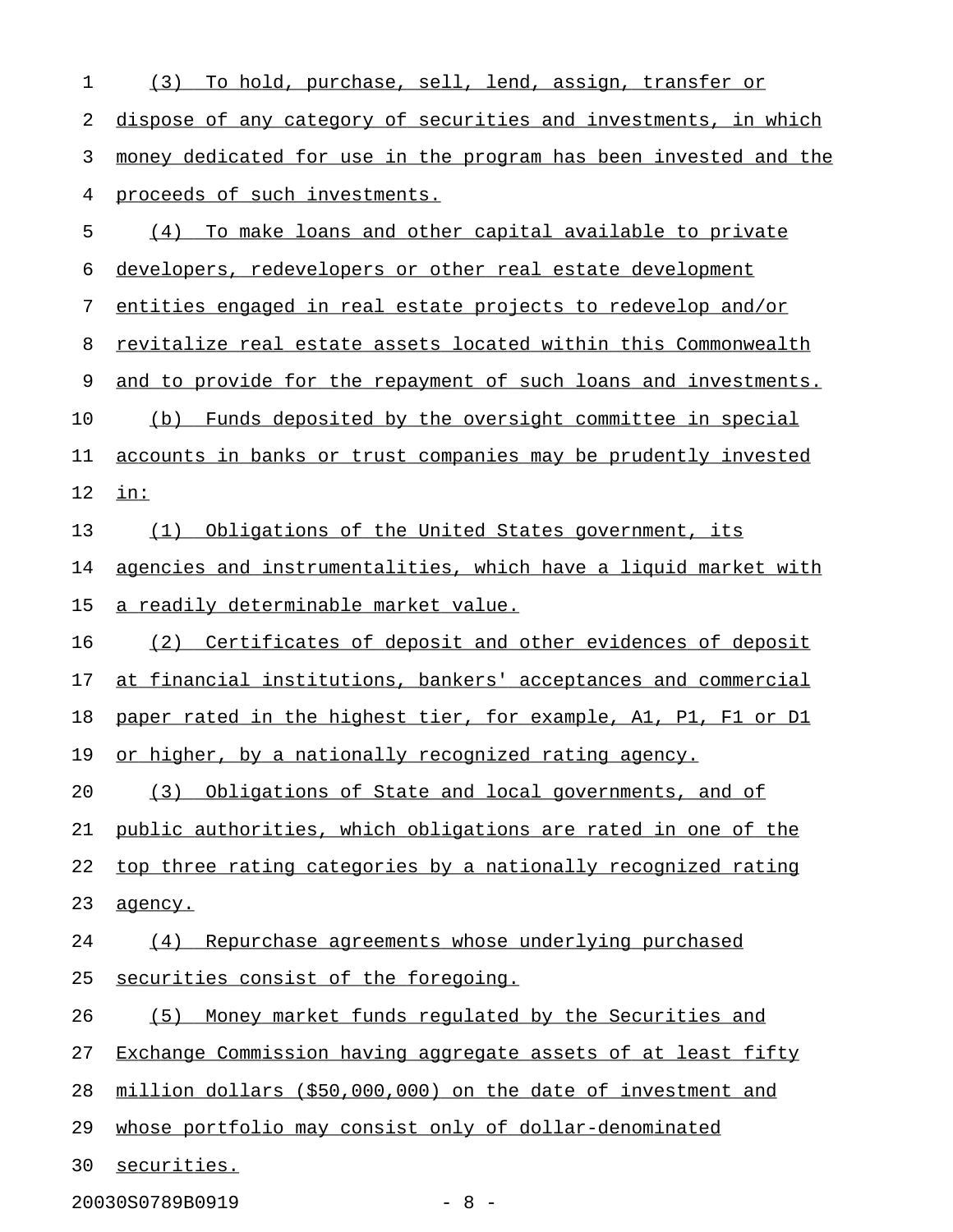1 (c) Actions taken by the oversight committee shall not be 2 subject to review by the financing board.

3 (d) In the exercise of its powers, the oversight committee 4 must exercise that degree of judgment, skill and care under the 5 circumstances then prevailing that persons of prudence, 6 discretion and intelligence, who are familiar with investment 7 matters, exercise in the management of their own affairs, not in 8 regard to speculation but in regard to permanent disposition of 9 the funds, considering the probable income to be derived from 10 the investments and the probable safety of their capital. 11 (e) The members of the oversight committee and their 12 professional personnel shall stand in a fiduciary relationship 13 to the Commonwealth and its citizens regarding the investments 14 of the money of the fund and shall not profit, either directly 15 or indirectly, with respect thereto. 16 Section 15.6. Pennsylvania Opportunity Fund Program.--The 17 Pennsylvania Opportunity Fund Program shall consist of a program 18 that will provide mezzanine capital through loans or equity 19 capital made available through professional fund managers under 20 contractual agreement with the oversight committee to 21 financially assist private developers, redevelopers or other 22 real estate development entities engaged in real estate projects 23 to develop, redevelop and/or revitalize real estate assets in 24 small-sized to mid-sized Commonwealth communities. The oversight 25 committee may make investments which meet the standard of 26 prudence set forth in section 15.5(d) by providing funds to 27 partnerships that develop real estate projects within the 28 Commonwealth. The oversight committee may invest in one or more 29 such partnerships or comparable investment entities provided 30 that the investment quidelines and strategies of each investment

20030S0789B0919 - 9 -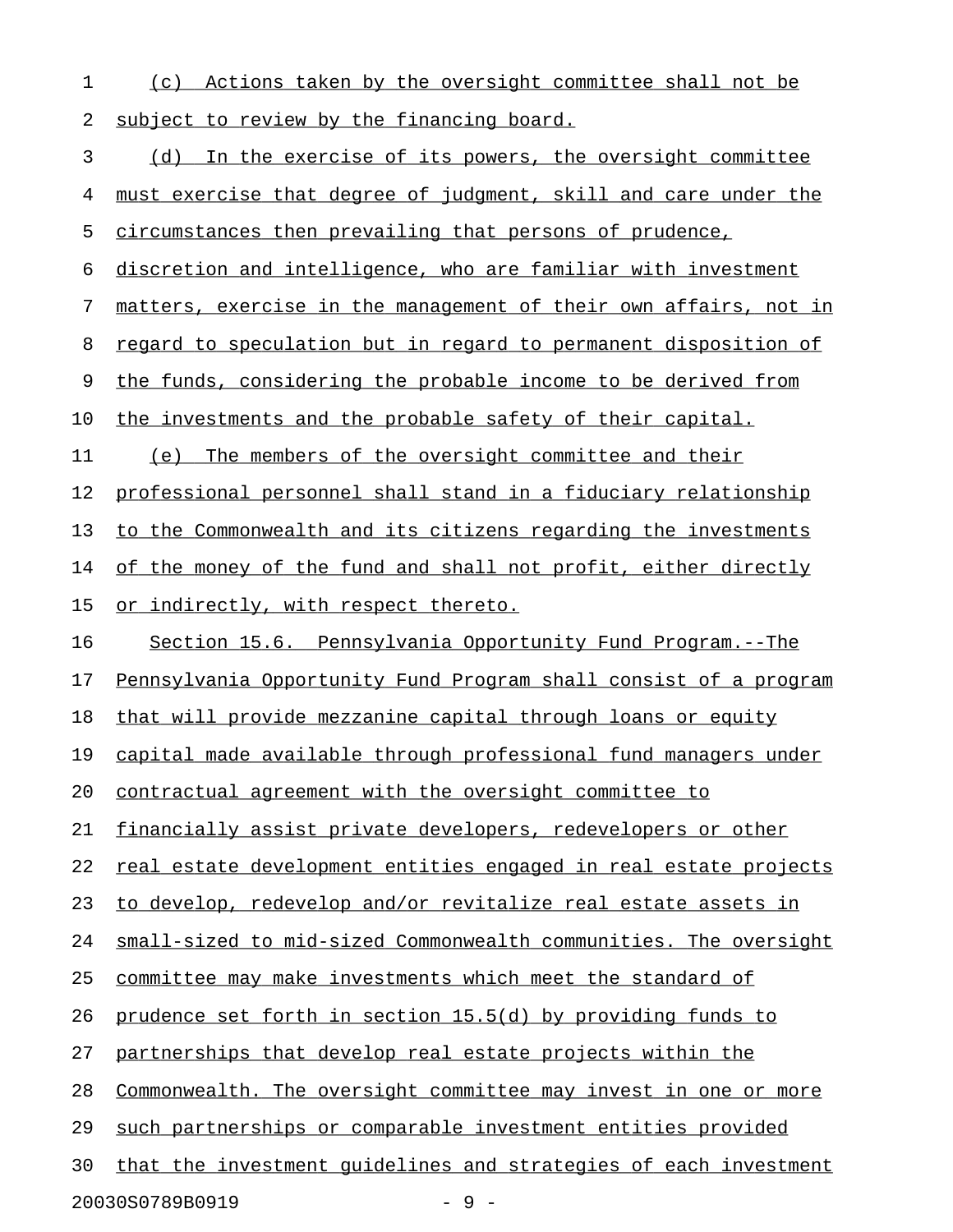| 1  | entity require that all investments will be made in the          |
|----|------------------------------------------------------------------|
| 2  | Commonwealth and that the partnership or investment entity must  |
| 3  | agree to operate under a prudent expert standard of care. The    |
| 4  | liability of the oversight committee shall be limited to the     |
| 5  | amount of its investment under this section. The oversight       |
| 6  | committee may commit up to two hundred fifty million dollars     |
| 7  | (\$250,000,000) in first-round funds to this program, provided   |
| 8  | that the oversight committee investment is matched on at least a |
| 9  | one dollar (\$1) for one dollar (\$1) basis with private funds.  |
| 10 | The oversight committee shall establish the types of project     |
| 11 | investments that may be made by a partnership utilizing          |
| 12 | oversight committee funds. With regard to this program, there is |
| 13 | no limit on the amount of second-round or subsequent-round       |
| 14 | funding that may be provided to the program by the oversight     |
| 15 | committee, provided such second-round or subsequent-round        |
| 16 | funding comes from sources other than bond proceeds.             |
| 17 | Section 15.7. Annual Report.--By November 30, 2004, and          |
| 18 | annually thereafter, the oversight committee shall submit a      |
| 19 | report to the Governor and to the chair and minority chair of    |
| 20 | the Appropriations Committee of the Senate and the chair and     |
| 21 | minority chair of the Appropriations Committee of the House of   |
| 22 | Representatives. The report shall provide an analysis of the     |
| 23 | status of the current investments and transactions made by the   |
| 24 | oversight committee or the department over the previous fiscal   |
| 25 | year for the program.                                            |
| 26 | Section 15.8. Reporting of Tax Increment Financing               |
| 27 | Projects.--The department is hereby authorized to gather         |
| 28 | information relating to the issuance of tax increment financing  |
| 29 | bonds within the Commonwealth, for projects that are in          |
| 30 | existence at the time of the effective date of this section and  |
|    | 20030S0789B0919<br>$-10 -$                                       |